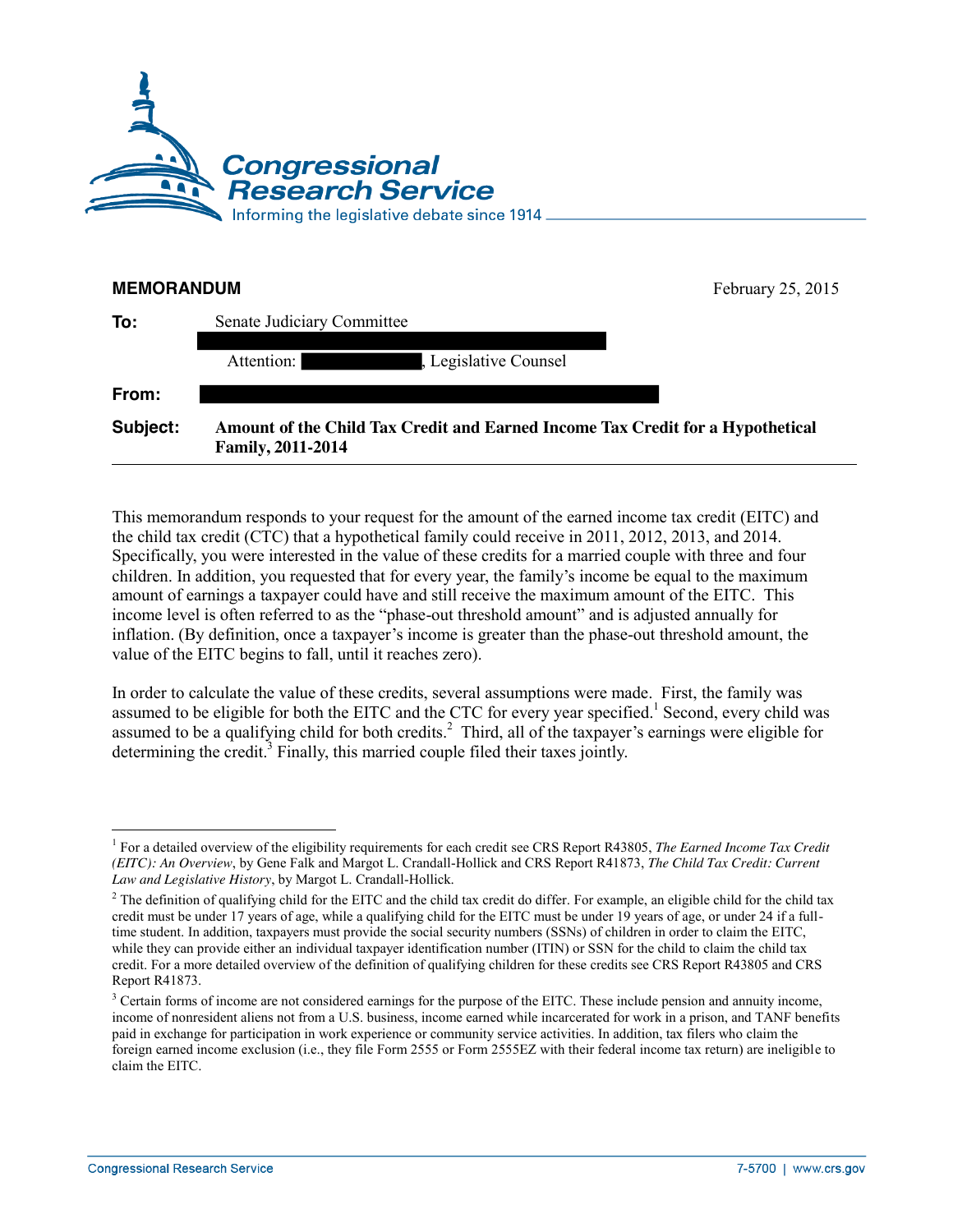The value of the credits is provided in **[Table 1](#page-1-0)**. Since it is assumed that the family's income equaled the "phase-out threshold amount," the family would by definition receive the maximum EITC for a family with three or more children. The maximum amount of the EITC, as well as other inflation adjusted parameters of the credit (and other provisions of the tax code), are published in Internal Revenue Service (IRS) revenue procedures.<sup>4</sup>

The child tax credit is effectively calculated as 15% of earnings above \$3,000, not to exceed the maximum amount of the credit.<sup>5</sup> (The *maximum* amount of the child tax credit is the number of qualifying children multiplied by \$1,000.) For example, in 2013, the value of the child tax credit would be calculated as 15% of \$19,870 (\$22,870 minus \$3,000), equaling \$2,981 as illustrated in **[Table 1](#page-1-0)**. In 2014, the child tax credit is calculated using the same formula (15% of \$20,260 (\$23,260 minus \$3,000)). Using the formula, the credit would be equal \$3,039. However, if the family has three qualifying children, the credit cannot exceed \$3,000, and hence this family's child tax credit would be \$3,000. If the family had four qualifying children, in contrast, the child tax credit in 2014 would be \$3,039 as illustrated in **[Table 1](#page-1-0)**.Unlike the EITC, the amount of the child tax credit is not indexed for inflation.

|      | Earned   | <b>EITC</b> |            | <b>Child Tax Credit</b> |            | <b>Total of EITC &amp; Child</b><br><b>Tax Credit</b> |            |
|------|----------|-------------|------------|-------------------------|------------|-------------------------------------------------------|------------|
| Year | Income   | 3 Children  | 4 Children | 3 Children              | 4 Children | 3 Children                                            | 4 Children |
| 2011 | \$21,770 | \$5,751     | \$5,751    | \$2,816                 | \$2,816    | \$8,567                                               | \$8,567    |
| 2012 | \$22,300 | \$5,891     | \$5,891    | \$2,895                 | \$2,895    | \$8,786                                               | \$8,786    |
| 2013 | \$22,870 | \$6,044     | \$6,044    | \$2,981                 | \$2,981    | \$9,025                                               | \$9,025    |
| 2014 | \$23,260 | \$6,143     | \$6,143    | \$3,000                 | \$3,039    | \$9,143                                               | \$9,182    |

<span id="page-1-0"></span>**Table 1. Amount of the EITC and Child Tax Credit for a Stylized Taxpayer, 2011-2014**

**Source:** CRS calculations based on Internal Revenue Code section 32 and 24 and Internal Revenue Procedures 11-12, 11- 52, 13-5 & 13-35

**Notes:** Earned income is equal to the maximum earned income a married taxpayer can have and still receive the maximum EITC amount.

**[Figure 1](#page-2-0)** provides a graphical representation of the amount of the EITC and child tax credit by earnings for a married couple with three children in 2014. As this figure shows, the EITC gradually increases to its maximum value of \$6,143, remains constant at this maximum value, and then begins to fall in value when earnings exceed the phase-out threshold amount of \$23,260. In addition, the child tax credit reaches its

<sup>&</sup>lt;sup>4</sup> The maximum EITC amount for 2011 through 2014 can be found in Revenue Procedure 11-2, 11-52,13-5 and 13-35 available at http://www.irs.gov/pub/irs-drop/rp-11-12.pdf, http://www.irs.gov/pub/irs-drop/rp-11-52.pdf, http://www.irs.gov/pub/irsdrop/rp-13-15.pdf, and http://www.irs.gov/pub/irs-drop/rp-13-35.pdf.

<sup>&</sup>lt;sup>5</sup> Currently, eligible families that claim the child tax credit can subtract up to \$1,000 per qualifying child from their federal income tax liability. If a family's tax liability is less than the value of their child tax credit, they may be eligible for a refundable credit calculated using the earned income formula, which is 15% of earnings above \$3,000. Given the low income of the family in this example, they will calculate the credit using the earned income formula.